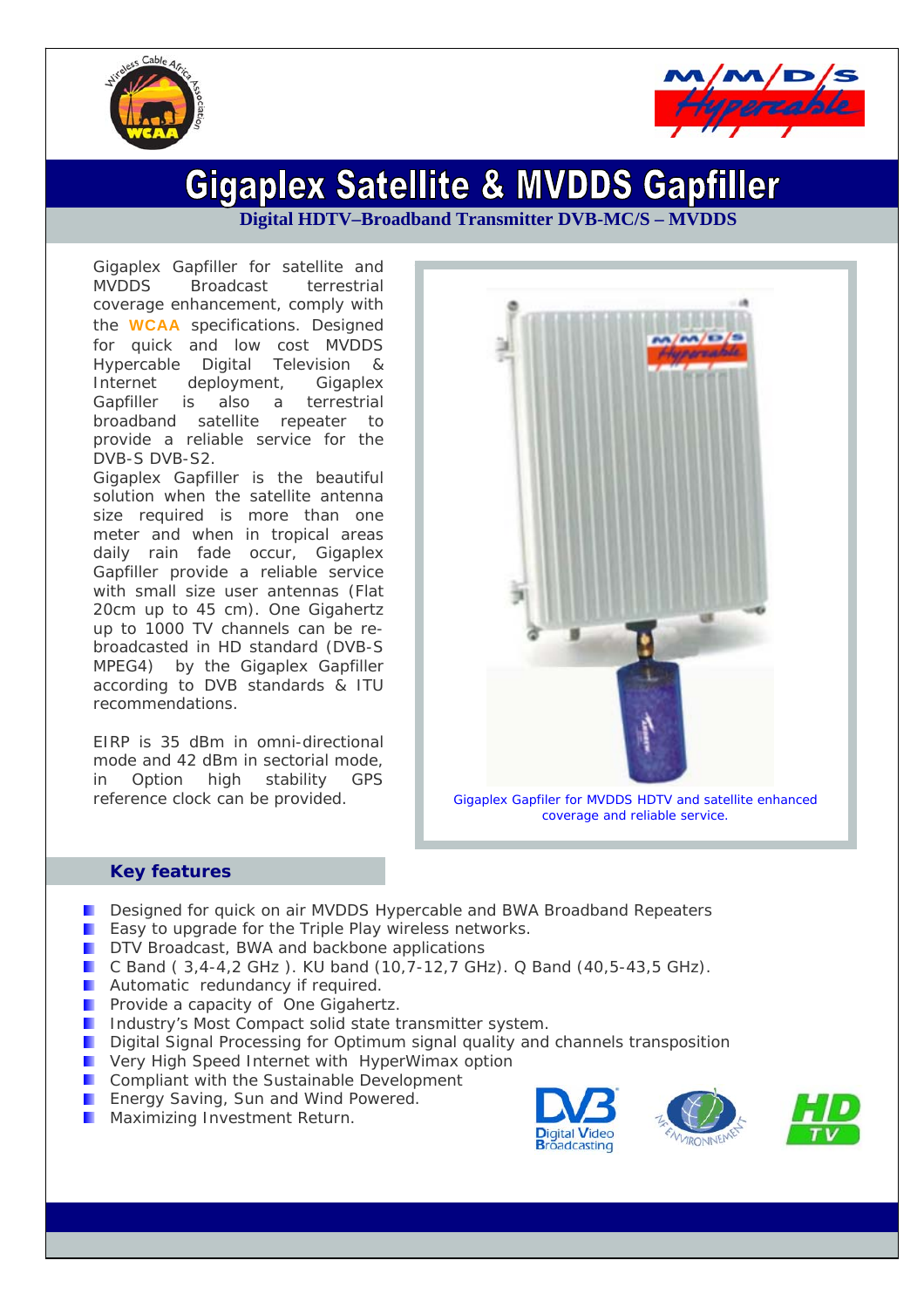## Hypercable the Wireless Cable

#### **Product data sheet specifications**

Each Hypercable Gigaplex Gapfiller is designed to ensure any migration to any DVB standard and any new wireless application. With our proprietary automatic gain control (AGC) and Phase Noise Reducer the Gigaplex delivers the maximum output power for very low main power consumption and the better phase noise quality for DVB-S-QPSK, DVB-S2-8PSK-16APSK-32APSK Broadcasting standards. Gigaplex family have been designed with a highly modular architecture to reduce running costs and makes the transmitters and the system easy to maintain in service.

- **°** Fine output power tuning 0 dBm to 27 dBm. High Linearity,
- Compression point @ 2dB 27 dBm
- **°** EIRP up to 43 dBm for broadcast service up to 50 km.
- ° Global AGC better than +- 01 dB in a 33 dB dynamical range
- ° Channels filter with 20dB AGC (option)
- ° Large family of transmit and receive antennas MISO and SIMO systems with space and angular diversity.

#### **OPTIONS**:

- **°** GPS 10 MHz genlock
- **°** 48 VDC powered for easy wind or solar energy system

#### *Hypercable Satellite Gapfiller repeater in the mountain. Powered by sun and windmill for satellite re-transmission in a very deep valley not line of sight to the satellite*



#### **Satellite Gapfiller Diagram**





Radio TX ODU Omni TX Four sectorial TX High gain 90 & 120cm Energy by solar panels Furtive RX antenna 27 dBm antenna 10 dB 360° 4x17dB Inverted Gregorian 40dB combined with wind mill 45- 75- 90-120-200 cm

**For further information, about Operators and Distributors franchising please contact M/M/D/S Hypercable**

**M/M/D/S** *Hypercable* **®** S.A.R.L. - 81 rue des Carrières - ZA La Ronze 69440 - Taluyers - France TEL: + 33 4 78 48 74 75 - Cell: +33 6 82 82 38 73 - Mail: info@hypercable.fr - Web: www.hypercable.fr *Hypercable* **® The Wireless Broadband ®**